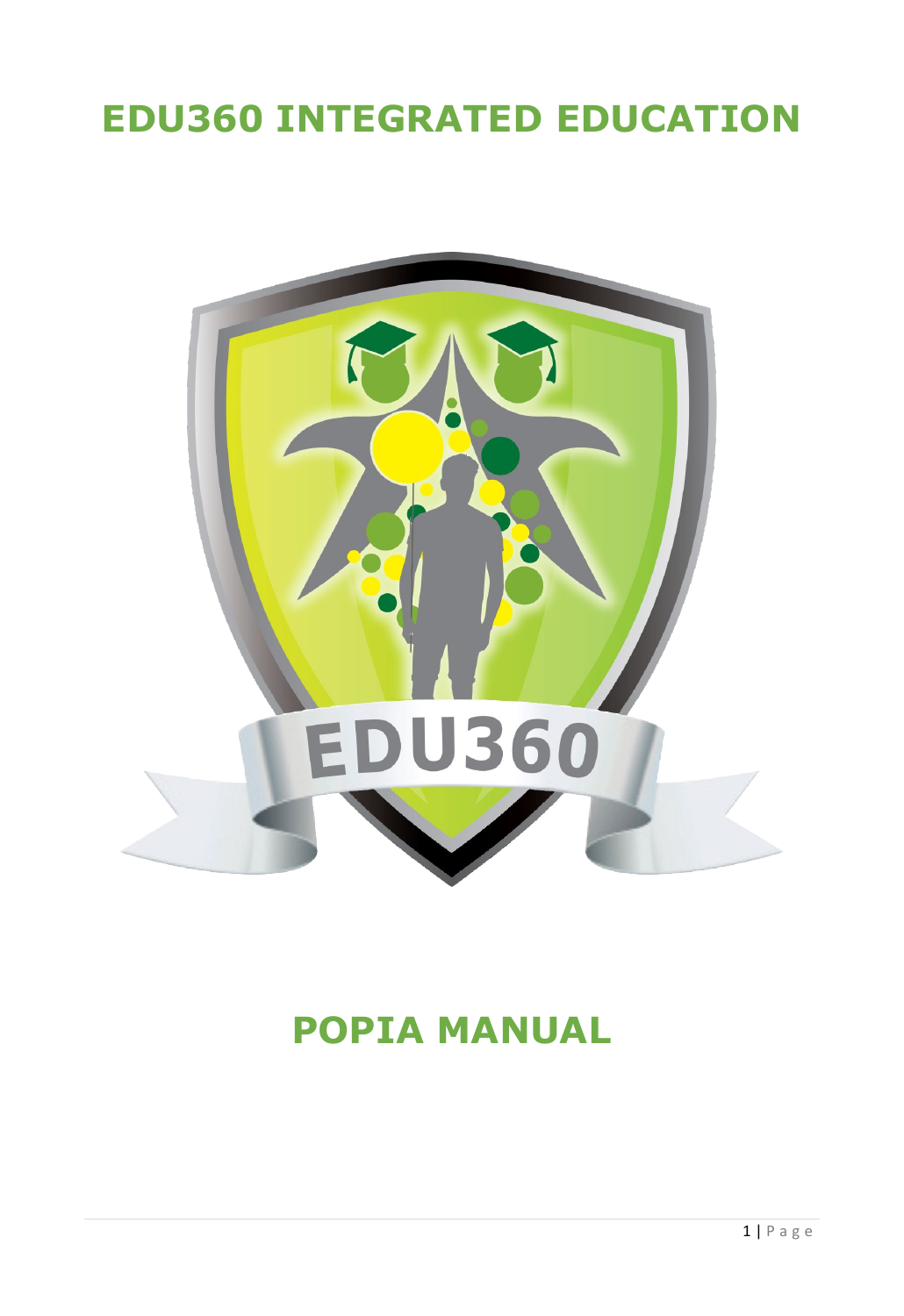# **Contents**

| Publication and Availability of Certain Records - Chapter 2, Section 51 5        |
|----------------------------------------------------------------------------------|
|                                                                                  |
|                                                                                  |
| <b>Information, Records and Documents Available in Accordance With Other</b>     |
|                                                                                  |
|                                                                                  |
|                                                                                  |
|                                                                                  |
|                                                                                  |
|                                                                                  |
|                                                                                  |
| Protection of Personal Information that is Processed by EDU360  16               |
|                                                                                  |
| Purpose of the Processing of Personal Information and Special Personal           |
| <b>Categories of Data Subjects and Personal Information and Special Personal</b> |
|                                                                                  |
|                                                                                  |
| Objection to the Processing of Personal Information by a Data Subject  23        |
|                                                                                  |
|                                                                                  |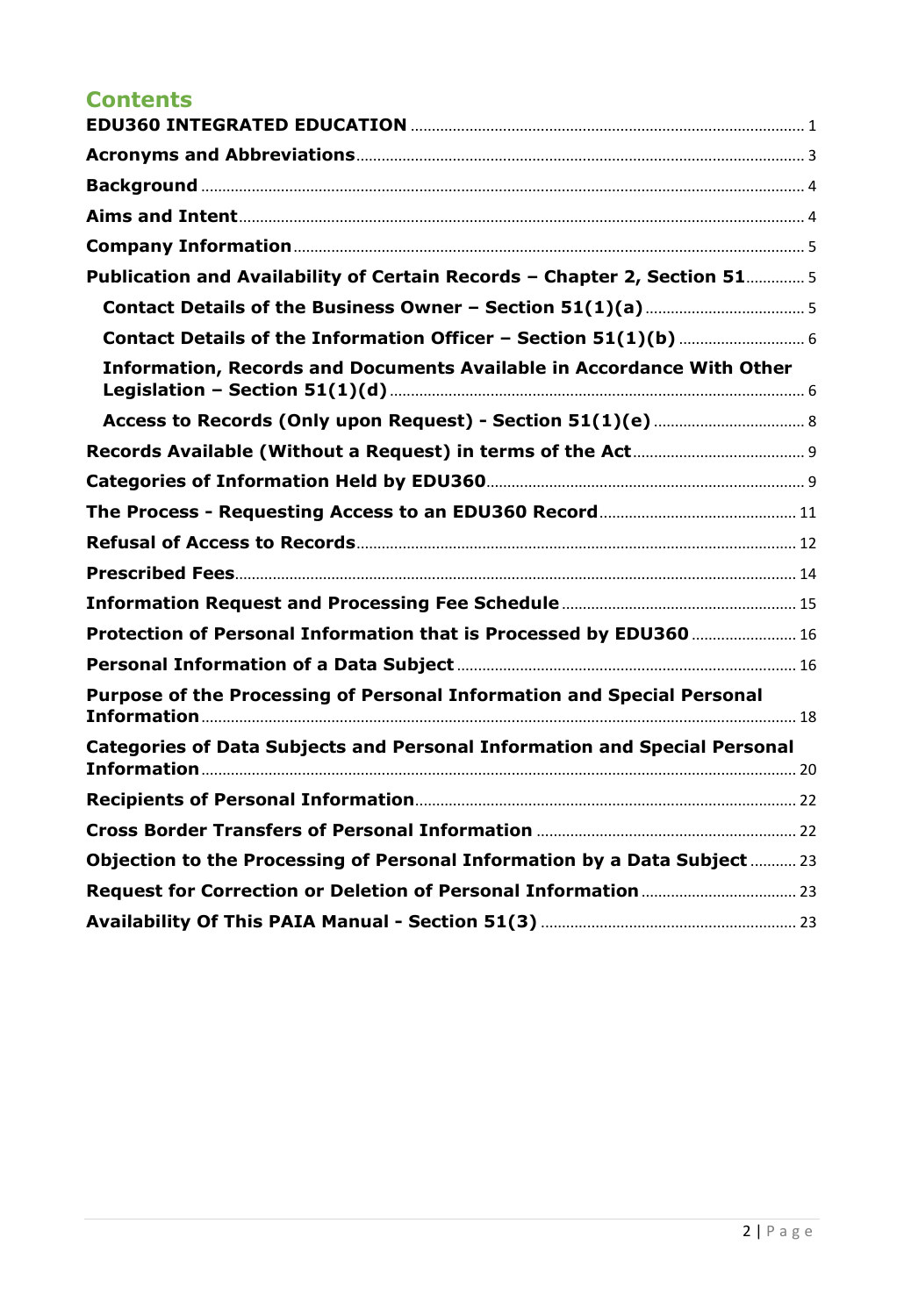# <span id="page-2-0"></span>**Acronyms and Abbreviations**

- "The Act" the Promotion of Access to Information Act, Act No. 2 of 2000.
- "The Constitution" the Constitution of the Republic of South Africa
- "Company" EDU360, a registered Non-Profit Organisation with accreditation, makes educational services accessible to neurodiverse individuals.
- "SAHRC" the South African Human Rights Commission.
- "Information Officer" or "IO" The Information Officer appointed at your organisation.
- "Information Regulator" or "IR" The official Information Regulator appointed by Government.
- "Third Party" In this manual third parties also refer to Data Subjects.
- "Data Subject" any natural or juristic person for which EDU360 holds or retains pertinent Personal Information or Special Personal Information.
- "Personal Information" or "PI" Information held for a natural and/or juristic person.
- "Special Personal Information" or "SPI" Information held for a natural and/or juristic person, with additional processing rules.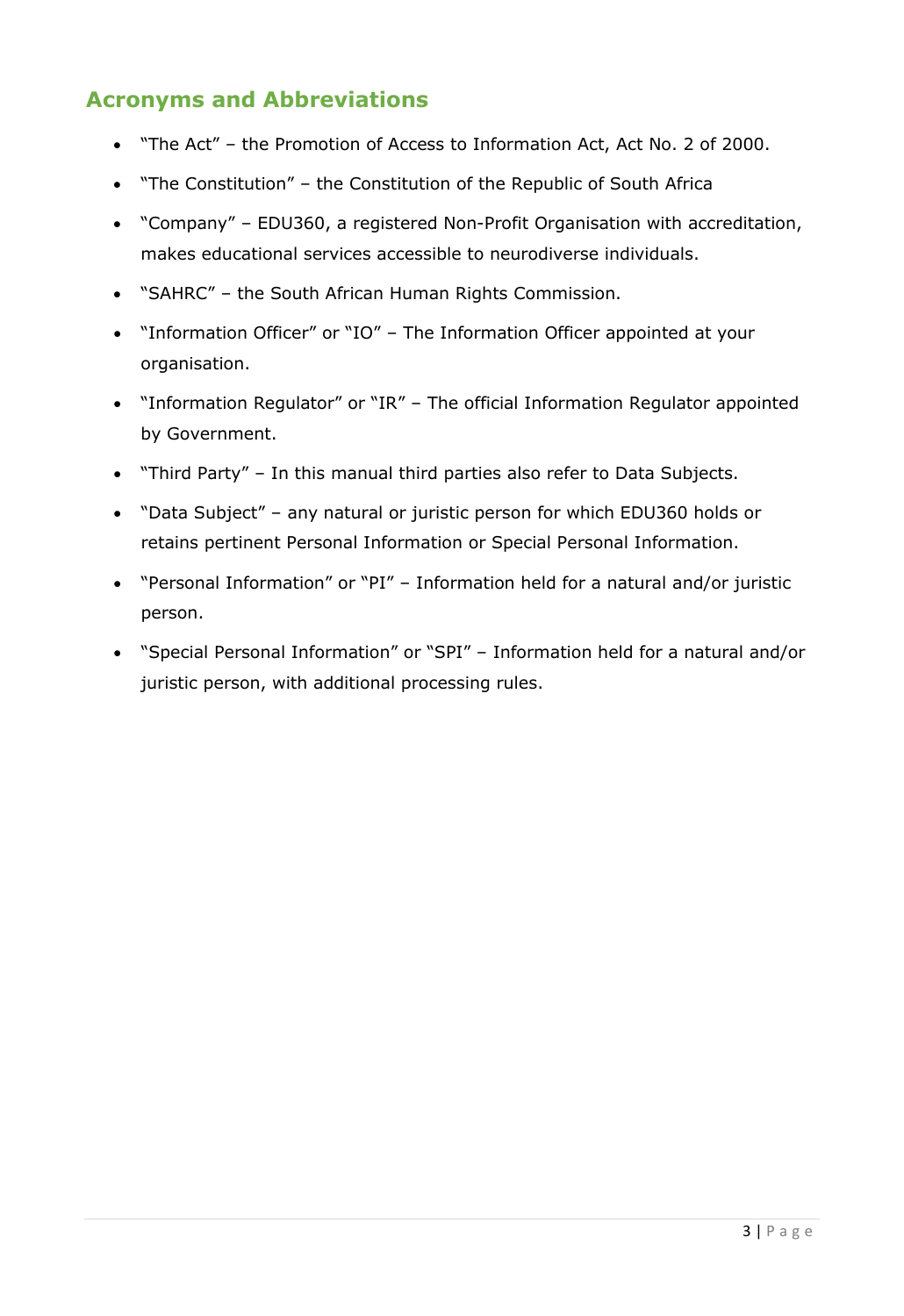# <span id="page-3-0"></span>**Background**

- 1. The Promotion of Access to Information Act, No. 2of 2000 (the "Act") was enacted on 3 February 2000, giving effect to our constitutional right in terms of section 32 of the Bill of Rights contained in the Constitution of the Republic of South Africa 108 of 1996 (the "Constitution"), providing access to any information held by the state, or another body.
- 2. In terms of section 51 of the Act, EDU360 is required to compile and curate an Information Manual ("PAIA Manual").
- 3. Where a request is made in terms of the Act, EDU360 is obliged to release the information, subject to applicable legislative and/or regulatory requirements.
- 4. The EDU360 POPIA Manual complies with the requirements mentioned in section 10 of the Act, recognising that in terms of the Protection of Personal Information Act 4 of 2013, that the appointed Information Regulator will be responsible to regulate compliance with the Act.
- 5. "Staff" refers to any person employed in a full-time capacity by EDU360 who:
	- a. Conducts or carries out business on EDU360's behalf,
	- b. Works for or provides services to EDU360, or on EDU360's behalf.
	- c. Receives or is entitled to receive remuneration from EDU360.
	- d. This includes:
		- i. All forms of directorships or ownerships.
		- ii. All permanent, temporary, or part-time staff, as well as contracted professional associates.
- 6. The manual may be amended from time to time; when relevant amendments have been finalised, the latest version of this manual will be made public.

### <span id="page-3-1"></span>**Aims and Intent**

1. The aim of this manual is to assist potential information requestors in their approach to the EDU360. It explains the procedure to be followed when requesting access to information/documents from EDU360, as contemplated in terms of the PAIA.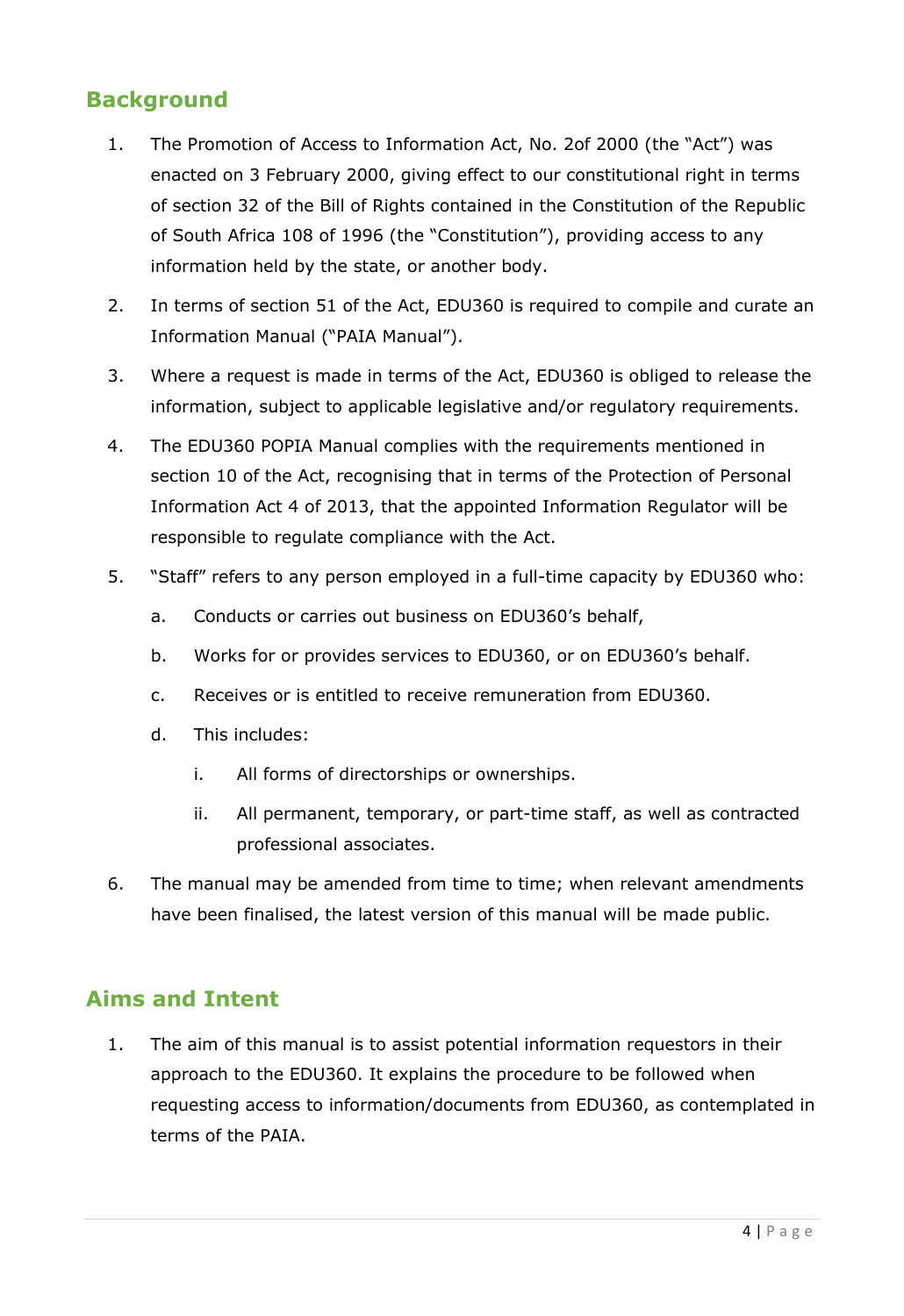- 2. Since 4<sup>th</sup> July 2016, EDU360 conducts internal operations in a transparent and ethical manner. This document serves to elevate EDU360's operations from an internal-only to an internal-and-external transparent and ethical process.
- 3. The intent of EDU360's PAIA Manual is to promote the right of access to information, fostering a culture of transparency and accountability. Externally, EDU360 provides information requestors with the right of access to relevant information, in a reasonable timeframe, so that requestors may exercise their personal rights, also specific rights, to guard and protect information of the requestor.

### <span id="page-4-0"></span>**Company Information**

- 1. EDU360 provides quality, special needs educational access, for children aged 10 years and above, through our onsite and online channels of care.
- 2. Our services are tailored to provide specialist wrap-around care to EDU360 students, parents, and members of our community.
- 3. EDU360 is supported by parents, families, guardians, and sponsors to bring educational intentions to life. We work to support neurodiverse communities, providing services to enable learning-for-life, beyond school.

# <span id="page-4-1"></span>**Publication and Availability of Certain Records – Chapter 2, Section 51**

### <span id="page-4-2"></span>**Contact Details of the Business Owner – Section 51(1)(a)**

Mr Justin Barry

Block E/F, Edenburg Terraces, 348 Rivonia Boulevard, Rivonia, 2188

Telephone number: 011 234 1212

Email address: [justin@edu360.education](mailto:justin@edu360.education)

Website: [www.edu360.education](http://www.edu360.education/)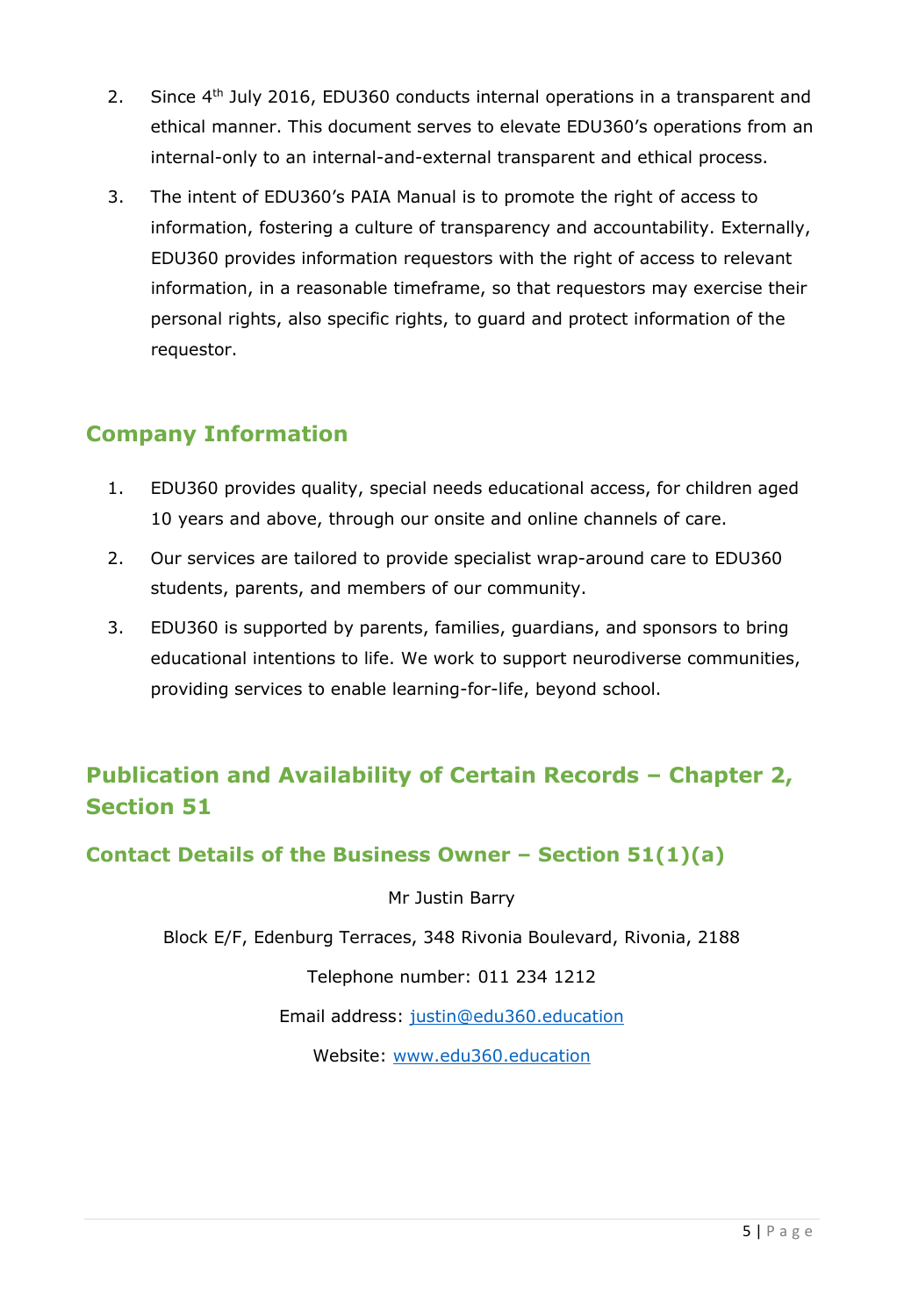# <span id="page-5-0"></span>**Contact Details of the Information Officer – Section 51(1)(b)**

- 1. EDU360 has an appointed Information Officer to assess requests for information as well as to oversee the required provisions in terms of the Protection of Personal Information Act 4 of 2013, and the Promotion of Access to Information Act 2 of 2002.
- 2. Requests for information should be submitted in writing to the EDU360 Information Officer, marked for the attention of:

Ms Cleona Samaroo

Block E/F, Edenburg Terraces, 348 Rivonia Boulevard, Rivonia, 2188

Telephone number: 011 234 1212

Email address: [cleona@edu360.education](mailto:cleona@edu360.education)

Website: [www.edu360.education](http://www.edu360.education/)

### <span id="page-5-1"></span>**Information, Records and Documents Available in Accordance With Other Legislation – Section 51(1)(d)**

Where applicable to our operations, the EDU360 organisation keeps information/ documents in a variety of formats in accordance with South African Governmental and Departmental requirements, and the associated legislative requirements, see below.

Please note: This is not an exhaustive list.

- Basic Conditions of Employment Act, No. 75 of 1997
- Basic Conditions of Employment Amendment Act No. 12 of 2002
- Broad- Based Black Economic Empowerment Act, No. 75 of 1997
- Broad-Based Black Economic Empowerment Act, No. 53 of 2003
- Business Act, No. 71 of 1991
- Children's Act, No. 38 of 2005
- Companies Act, No. 71 of 2008
- Compensation for Occupational Injuries & Diseases Act, No. 130 of 1993
- Competition Act, No.71 of 2008
- Constitution of the Republic of South Africa
- Consumer Protection Act, No. 68 of 2008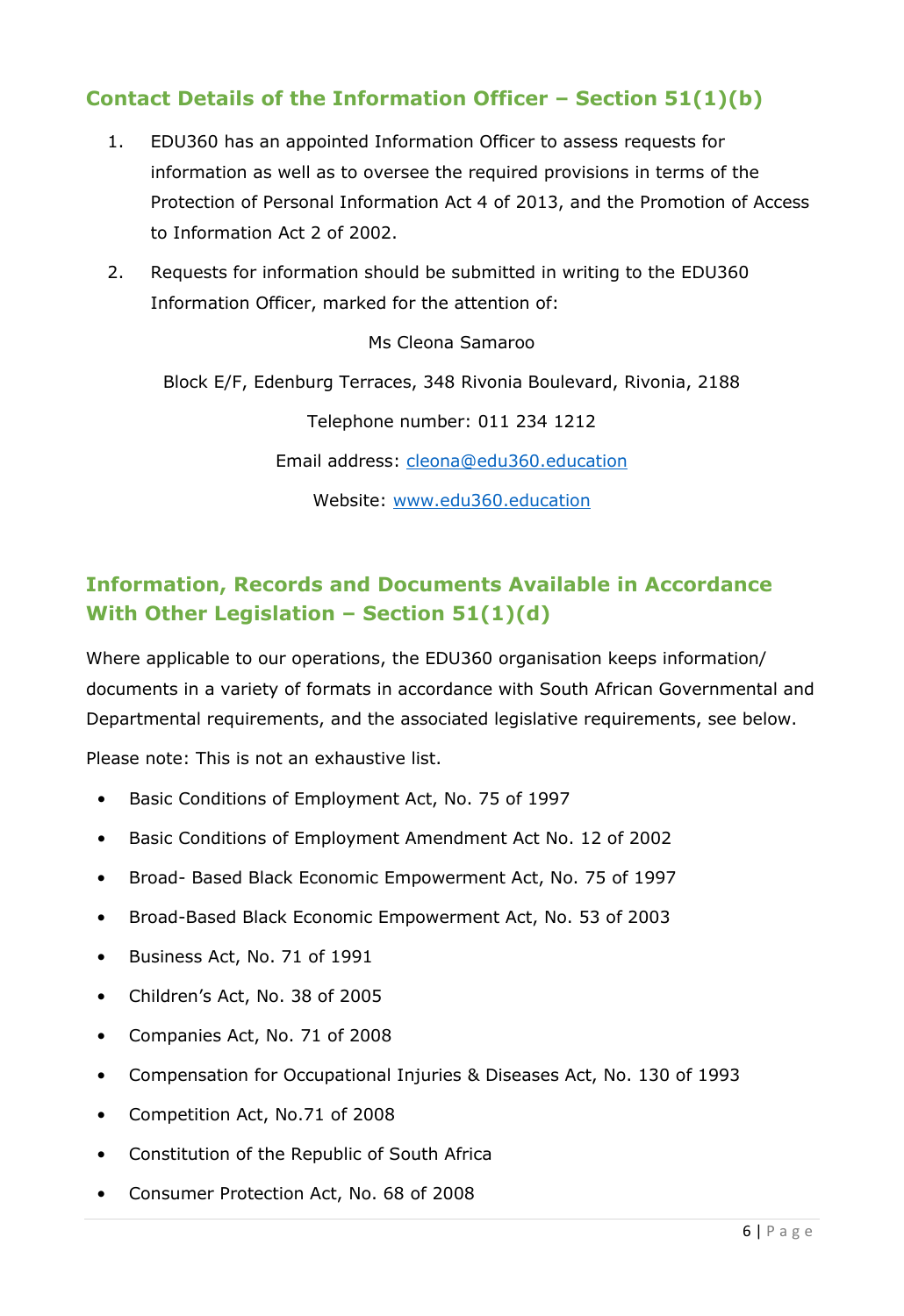- Copyright Act, No. 98 of 1978
- Department of Environmental Affairs
- Department of Health and the Environmental Health Practitioner (EHP)
- Department of Transport
- Department of Water Affairs
- Disclosure of Protected Information Act, No. 26 of 2000
- Early Childhood Development Norms and Standards
- ECD Forum and/or Association
- Electronic Communication and Transactions Act, No. 25 of 2002
- Employment Equity Act, No. 55 of 1998
- Financial Intelligence Centre Act, No. 38 of 2001
- General Data Protection Regulations
- Health and Social Care Professionals Act 2005
- Identification Act, No. 68 of 1997
- Income Tax Act, No. 58 of 1962.
- Intellectual Property Laws Amendment Act, No. 38 of 1997
- International Standard for Records Management (ISO15489)
- Labour Relations Act No. 66 of 1995
- Labour Relations Amendment Act, No. 1 of 2002
- National Archives and Records Service of South Africa Act, No. 43 of 1996
- National Credit Act, No. 34 of 2005
- National ECD Integrated Development Plan 2015
- Non-profit Organisations Act, No. 71 of 1977
- Occupational Health & Safety Act, No. 85 of 1993
- Occupational Health and Safety Act, Act No. 85 of 1993.
- Promotion of Access to Information Act, No. 2 of 2000 (PAIA)
- Promotion of Administrative Justice Act, No. 3 of 2000 (PAJA)
- Protection of Personal Information Act, No. 4 of 2013 (POPIA)
- Public Finance Management Act, No. 1 of 1999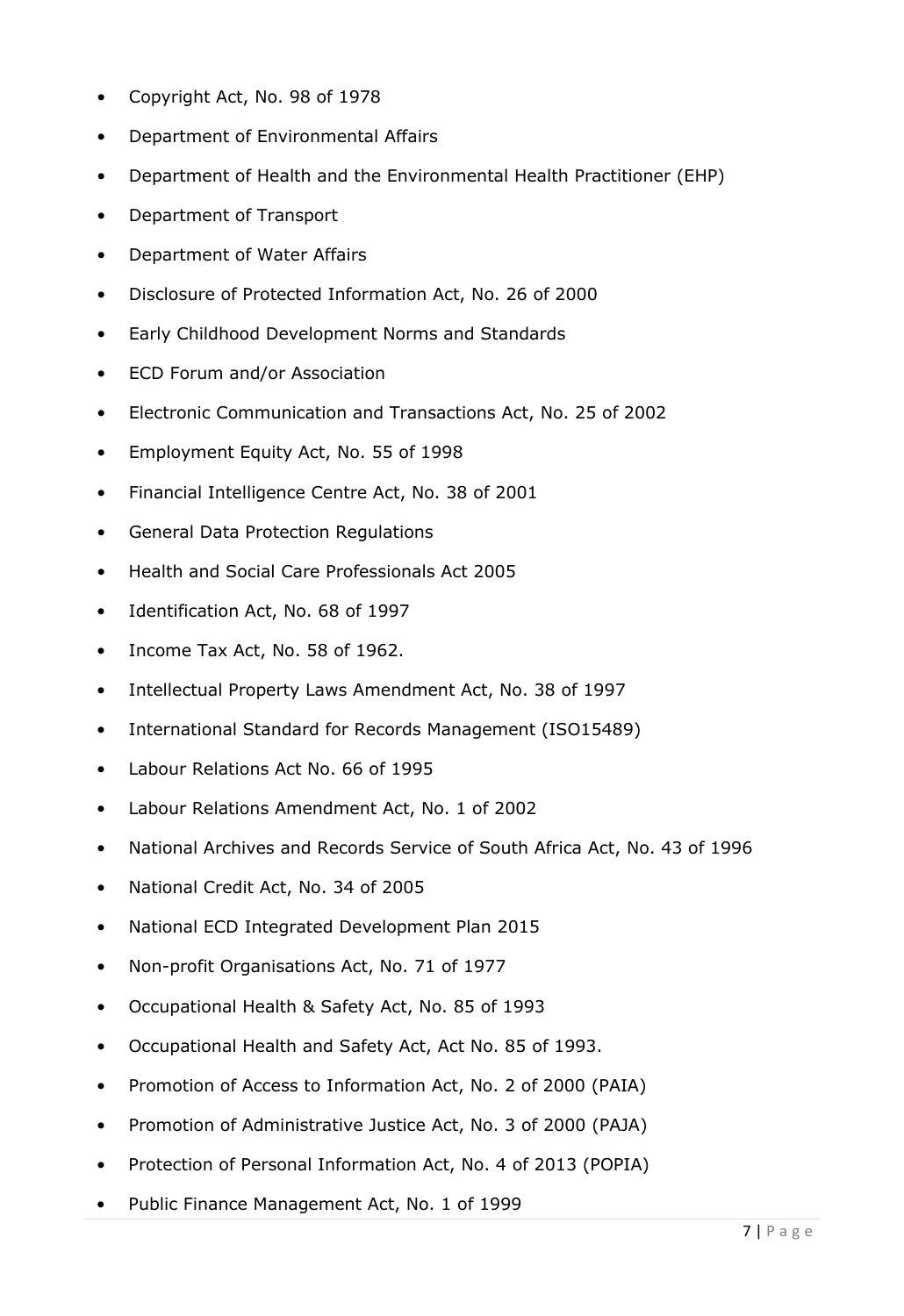- Skills Development Act, No. 97 of 1998
- Skills Development Levies Act, No. 9 of 1999
- South African National Standard for Records Management (SANS 15489)
- South African School's Act, No. 84 of 1996
- Unemployment Insurance Act, No. 63 of 2001
- Unemployment Insurance Act No. 30 of 1966
- Value Added Tax Act, No. 89 of 1991

It is further recorded that accessibility of requestors to EDU360 documents and records, in a variety of formats, may be subject to grounds of refusal as set out in this PAIA Manual.

### <span id="page-7-0"></span>**Access to Records (Only upon Request) - Section 51(1)(e)**

- 1. No notice is published informing the categories of records that are automatically available before a genuine and verified request to access information is received in terms of Section 52(2) of PAIA.
- 2. Access to records held by EDU360 may be accessed and granted by requestors once all prerequisite requirements for access have been met.
- 3. A requestor is any person making a request for access to a record.

There are two types of REQUESTOR:

#### **a. Personal Requester**

- i. A person seeking access to a record containing Personal Information, about themselves.
- ii. Upon satisfaction of request process integrity, EDU360 will grant and provide the requested information or give access to the record. A standardised cooling off period may apply before a request is actioned. The prescribed fee will apply.

#### **b. Other Requester**

i. A person requesting access to information on a third-party basis, or as a third party on behalf of a student, family or EDU360 community member.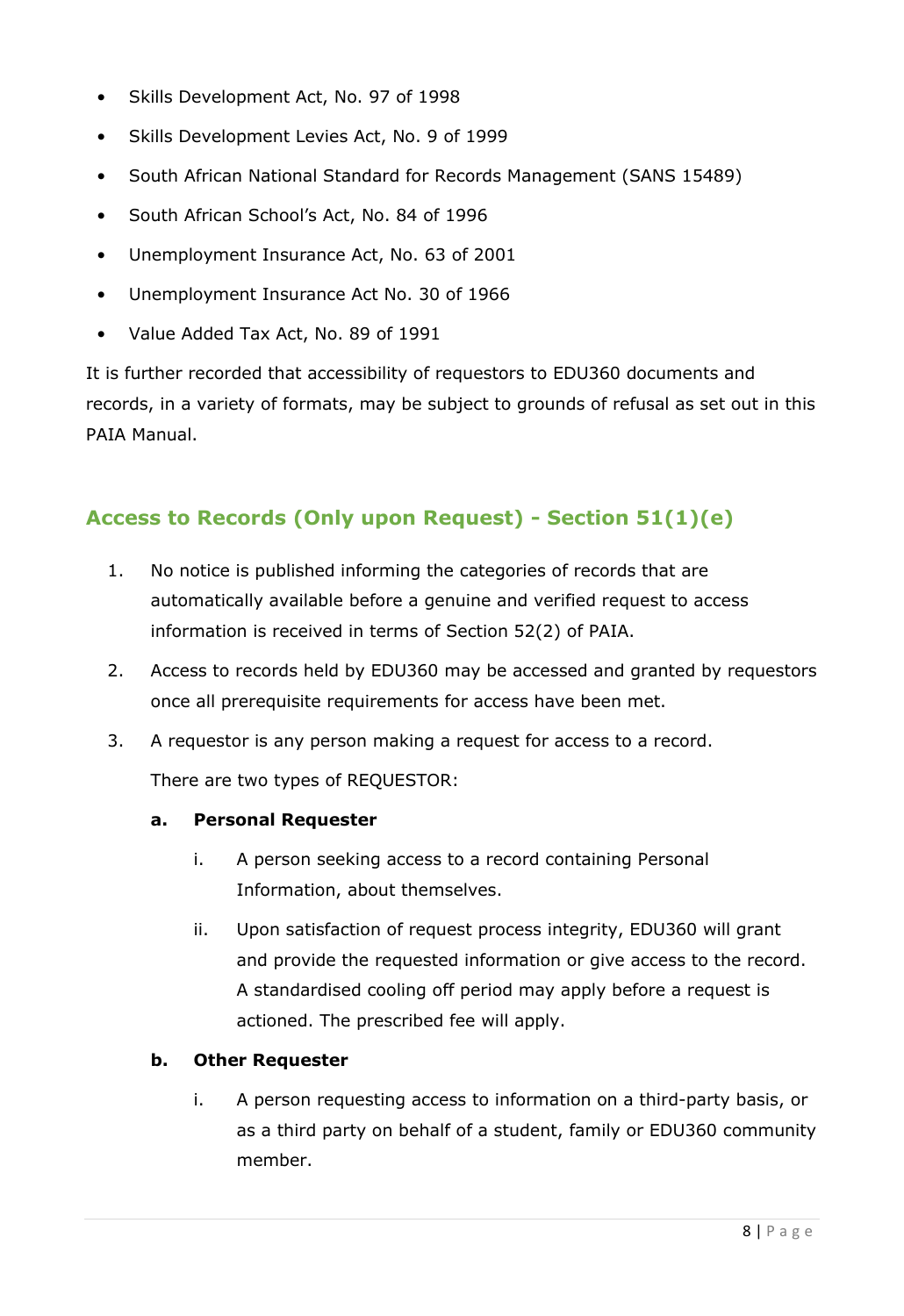- ii. When considering a decision to deny or grant access to information, EDU360 will strictly adhere to the provisions of the Act.
- iii. EDU360 will take all reasonable steps to inform the third party, and inferred or attached parties, that access to information has been requested.
- iv. In scenarios where the information is deemed confidential, the third party will be given the opportunity to allow or deny the request for access, in writing before access will be considered.
- v. Upon satisfaction of request process integrity, EDU360 will grant and provide the requested information or give access to the record. A standardised cooling off period may apply before a request is actioned. The prescribed fee will apply.

# <span id="page-8-0"></span>**Records Available (Without a Request) in terms of the Act**

- 1. Records of a public nature, such as those disclosed on the EDU360 website, may be accessed without the need to submit a request in writing.
- 2. Other non-confidential records, such as statutory records maintained at CIPC or DSD, may also be accessed without the need to submit a formal application.
- 3. However, access to view any EDU360 document or record, will always have to be lodged by the requestor with the EDU360 Information Officer, for quality of information control purposes and child protection reasons, potentially.

| <b>Category: Admissions</b> |                                           |
|-----------------------------|-------------------------------------------|
| Admission register          | Medical rules and regulations for parents |
| Admission agreement         | Parent general information                |
| Admissions application form |                                           |
| Admissions policy           |                                           |

# <span id="page-8-1"></span>**Categories of Information Held by EDU360**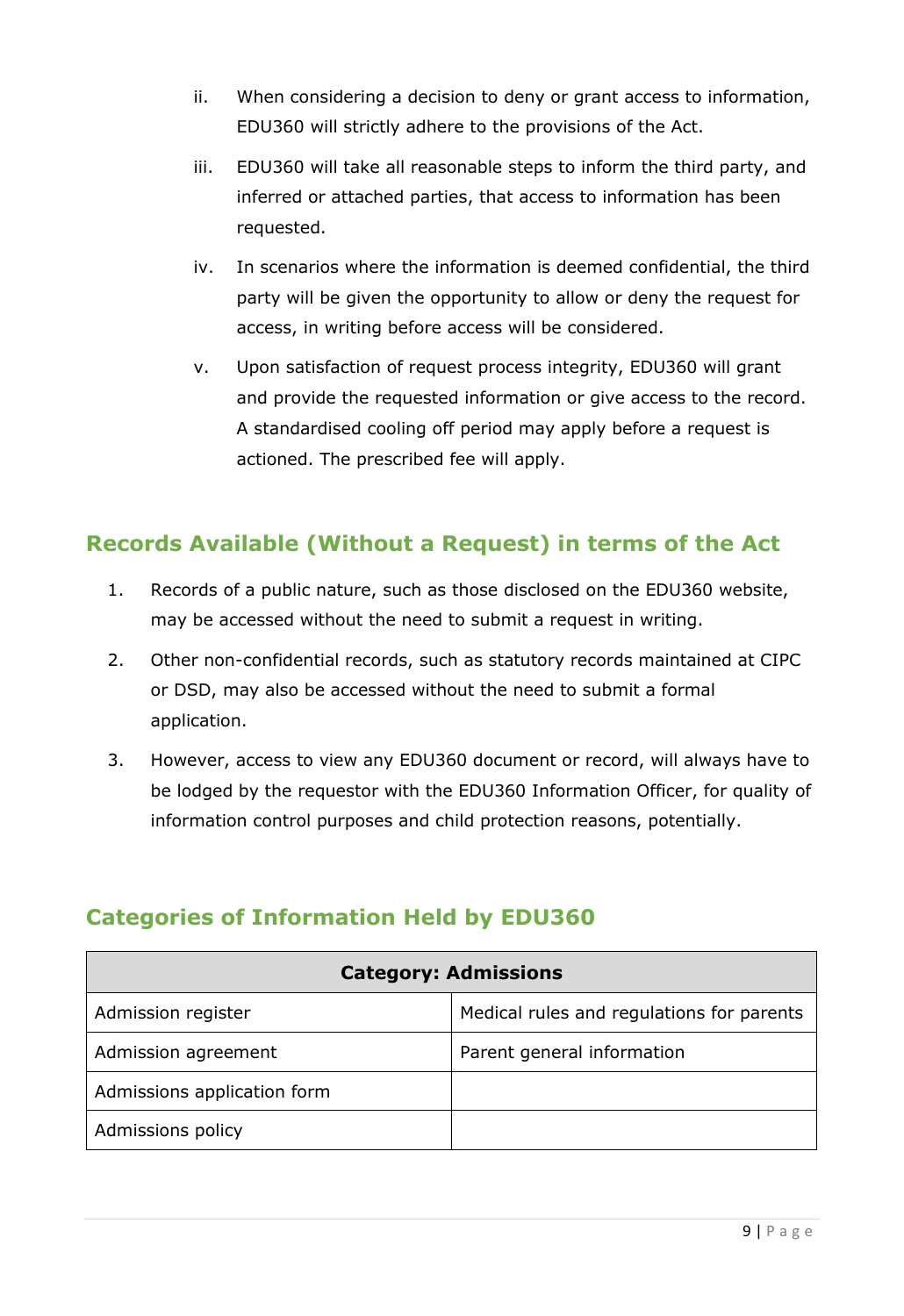| <b>Category: Companies Act</b> |                                                                                                                           |
|--------------------------------|---------------------------------------------------------------------------------------------------------------------------|
| Minutes of meetings            | Routine and scheduled meetings                                                                                            |
| Auditors, Directors            | Records relating to the appointment of<br>auditors, directors, prescribed officers,<br>public officers, company secretary |
| Documents of incorporation     | Share certificates                                                                                                        |
| Index of names of directors    | Share registers and other statutory<br>registers                                                                          |

| <b>Category: Curriculum</b> |                                             |
|-----------------------------|---------------------------------------------|
| Assessments                 | Results of children's activities            |
| Daily lessons plan          | Results of children's fine motor activities |
| Day book                    | Weekly activity plan                        |
| Reports                     |                                             |

| <b>Category: Employment and Human Resources</b>     |                                      |
|-----------------------------------------------------|--------------------------------------|
| <b>Application for Employment</b>                   | COVID 19 compliance officer          |
| Certificate of service                              | POPIA Information officer            |
| Code of conduct                                     | POPIA operator                       |
| Contact details lists                               | Leave records                        |
| Disciplinary action procedures and<br>documentation | Letter of appointment                |
| Discipline and Grievance policy and<br>agreement    | Payroll reports                      |
| Disciplinary process records                        | Staff attendance register            |
| Employee contact details list                       | Warning procedures and documentation |
| Employee exit and interview questions               |                                      |
| Employee performance analysis                       |                                      |
| Employment agreement                                |                                      |
| Grievance procedure and documentation               |                                      |
| Job description                                     |                                      |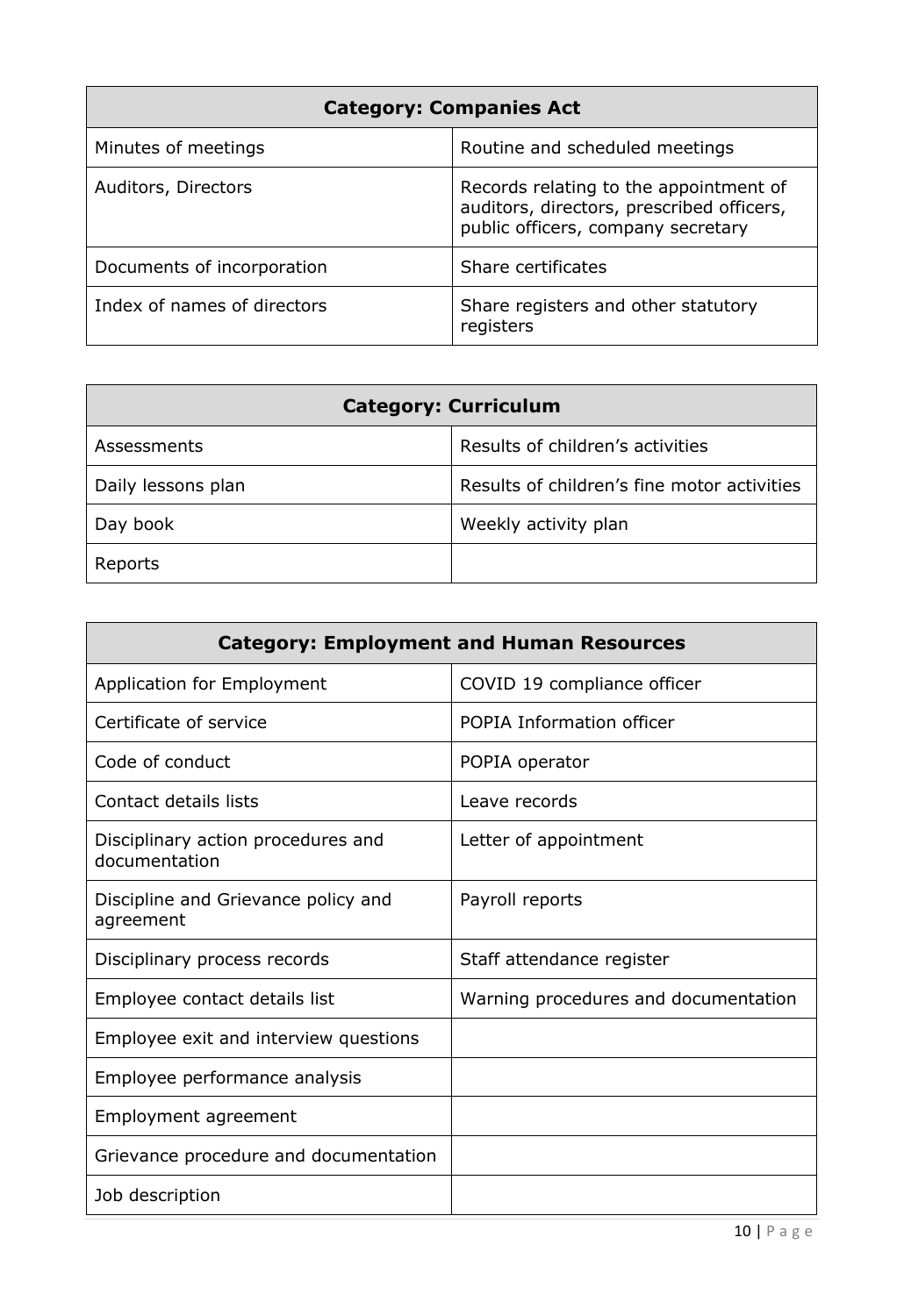| <b>Category: Financial Records</b>              |                                 |
|-------------------------------------------------|---------------------------------|
| Accounting records                              | Inventory and stock take        |
| Annual financial statements                     | Invoices and proof of payment   |
| Asset registers                                 | Records of UIF payments         |
| Bank account details                            | Rental agreements               |
| <b>Bank statements</b>                          | Skills development levies       |
| Banking records                                 | Tax documents issued to staff   |
| Debtors and creditors statement and<br>invoices | Tax returns                     |
| Financial policies and procedures               | Workman's compensation payments |
| General and subsidiary ledger and<br>journals   |                                 |
| General reconciliations                         |                                 |
| Income tax and PAYE records                     |                                 |

# <span id="page-10-0"></span>**The Process - Requesting Access to an EDU360 Record**

The Requester must:

- Comply with all the procedural requirements contained in the Act relating to requesting access to a record.
- Complete the prescribed form (see Annexure A) with sufficient detail to allow the Information Officer to identify:
	- o The document or information record requested, and
	- o The identity of the Requester, leading to verification.
- Specify a postal address or email address, originating or primarily operated within the Republic of South Africa, for the Requested Records to be sent.
- State that the Requestor (he/she):
	- o Requires the information to exercise or protect a right.
	- o Stating clearly, what that right is.
	- o Lastly, clearly specifying why the record requested is necessary to exercise or protect such a right.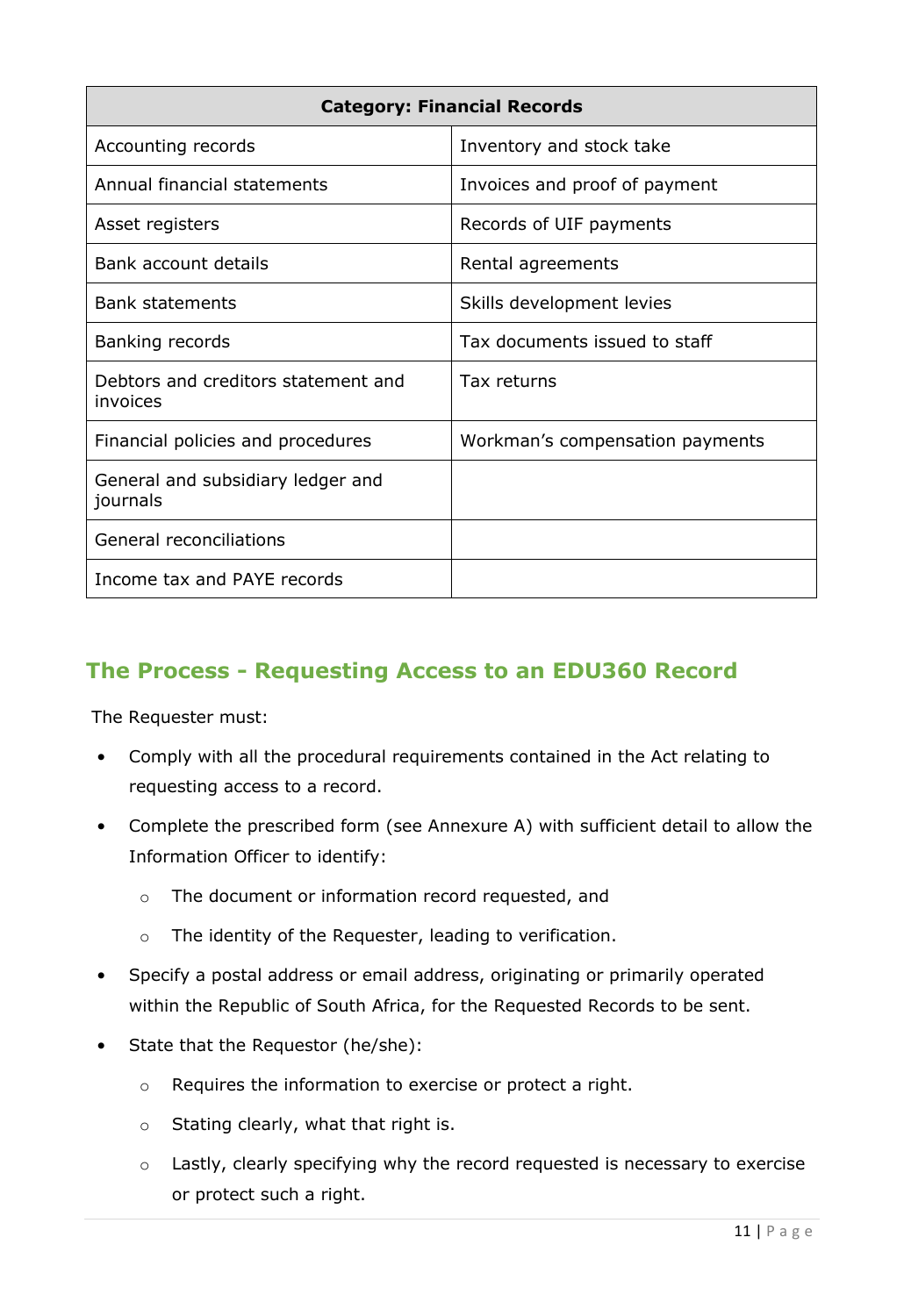- The request received by EDU360 must be accompanied by the associated proof of payment of the prescribed fee and/or applicable deposit.
- EDU360 will process the request within 30 (thirty) days, unless the Requester has provided valid and special reasoning, to the satisfaction of the Information Officer, that circumstances dictate that the records are required sooner than the above, standard time frame.
- The Information Officer will notify the Requester of the outcome of their request to access EDU360 data in writing. If the request is denied and the Requester asks for reasons for the denial of access to information, the Information Officer is obliged to respond and provide the particular reasoning, within a 30 (thirty) day period.
- If a request is made on behalf of another person, the Requester must submit proof of their own identity and proof that he/she is legally capacitated to make the request, to the satisfaction of the Information Officer.
- Where a person is unable to complete the prescribed form because of illiteracy, neurodiversity or disability occurrence, assistance may be requested from the Information Officer, directly.
- The Requester must pay the prescribed fee before information processing occurs, and before access may be granted by EDU360 or received by the requestor.
- If information required by the Information Officer is not provided by the Requestor, the process may be delayed until such time as it is provided to expectation.
	- o This means that the processing period limit of 30 days will not commence until such time that all information has been provided by the Requestor.
- Where possible, to satisfy good standards of operation, the EDU360 Information Officer will extract parts of records when providing the information to Requestors so as not to disclose unnecessary information beyond that which has been requested.

# <span id="page-11-0"></span>**Refusal of Access to Records**

1. EDU360 has the right to refuse a legitimate request for information when it relates to the disclosing of Personal Information of a third party for the mandatory protection of: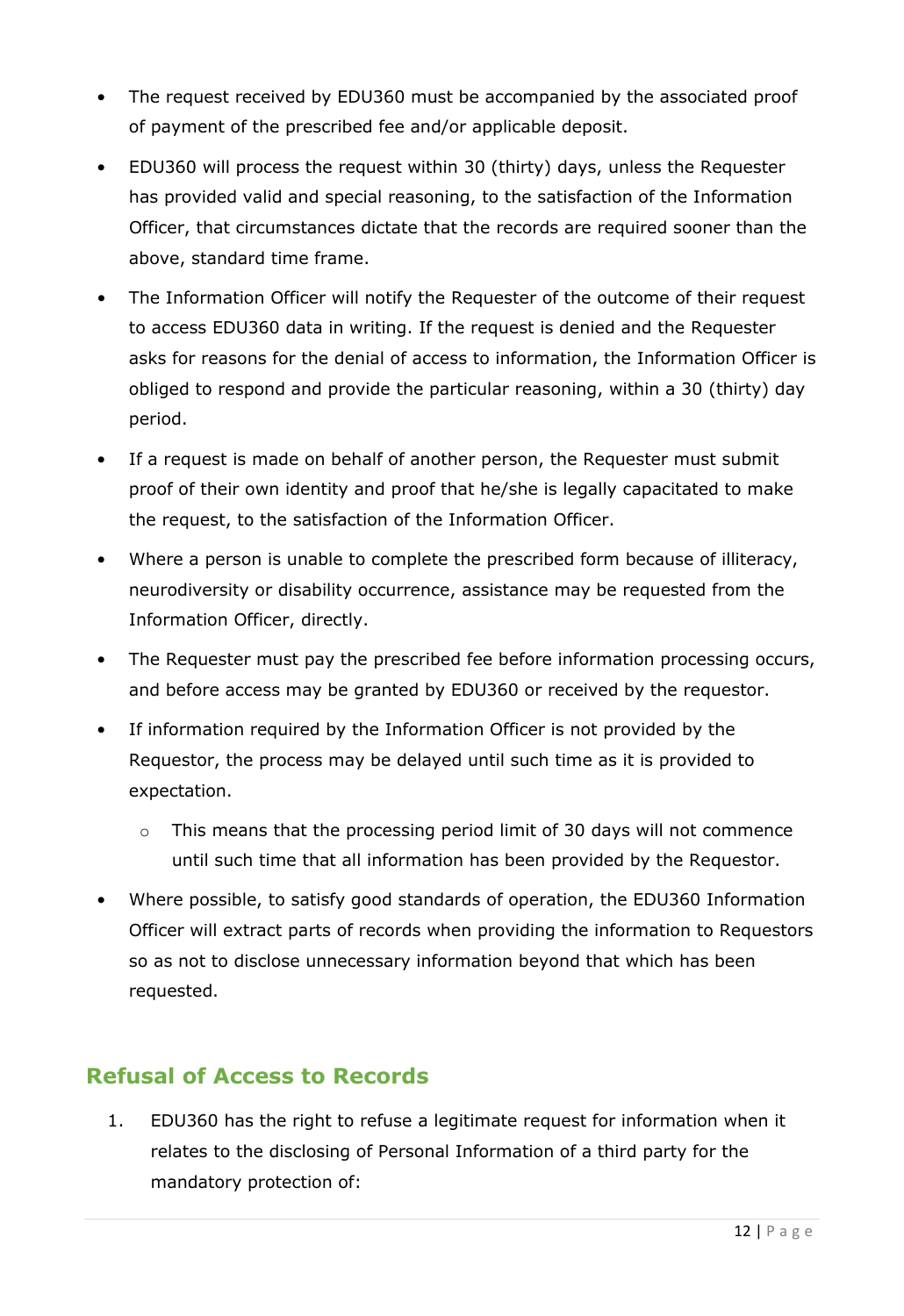- a. The privacy of a third party who is a natural person or a deceased person or a juristic person.
- b. Contractual agreements.
- c. A third party's commercial information where it contains trade secrets, financial, scientific and/or any other information that could cause harm to their interests, negotiations and/or commercial competition.
- d. Confidential information of third parties where the information is protected in terms of any agreement.
- e. The safety of individuals and the protection of property.
- f. Records which would potentially be regarded as privileged in legal proceedings.
- 2. EDU360 has the right to refuse a request for information when it relates to disclosing of its own information for the mandatory protection of:
	- a. Any IT operation, where a computer programme or software/hardware configured operation, which is appropriately licensed to EDU360, is protected by copyright or a relevant agreement.
	- b. Any trade operation or course registration and accreditation and processing information, regarded as necessary and related to the primary operating concern of the business, which is appropriately licensed to EDU360. This information is potentially sensitive and may be regarded as an intellectual trade secret and pivotal component to the successful operation of the EDU360 organisation, protected by copyright or a relevant agreement.
	- c. Any sensitive and/or protected research information, where the Requestor could potentially disclose the identity of EDU360 volunteer participants, the researcher or the subject matter, if it places the quality of the research at a disadvantage, in a negative academic perception or devalues the integrity of the research work undertaken.
	- d. All requests for information will be assessed on their own merits and in accordance with applicable legal principles and legislation.
- 3. If a requested record cannot be found or if the record does not exist, the EDU360 Information Officer shall provide an affidavit, if required, and notify the Requester that it is not possible to give access to the requested record.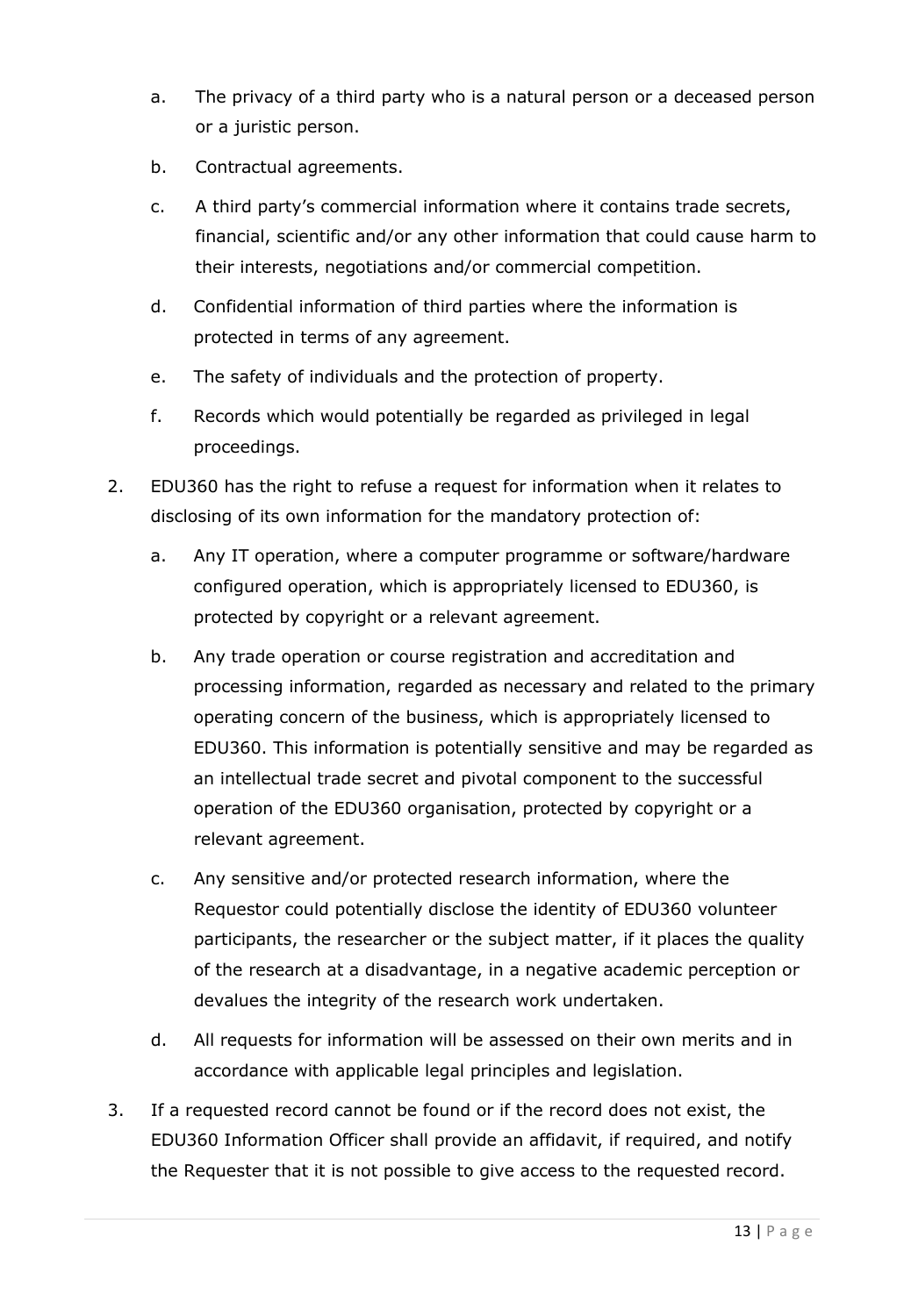- 4. This notice will be regarded as a decision to refuse a request for access to the record concerned for the purpose of the Act.
- 5. Should a record be found at a later/delayed date, the Requester shall be informed and ask to provide additional confirmation of the option to be actioned for the outstanding information. Access will be given to the Requestor in the prescribed manner.

# <span id="page-13-0"></span>**Prescribed Fees**

1. The Act provides for two types of fees.

#### **a. A request fee:**

- i. An administration fee to be paid by all Requestors, except Personal Requestors.
- ii. A Request Fee is not negotiable or refundable.

#### **b. An access fee:**

- i. Paid by all Requestors, when a request for access is granted.
- ii. This fee is inclusive of costs incurred by the private body in obtaining and preparing a record for delivery to the Requester.
- 2. When a request is received by the Information Officer, the Requester (other than Personal Requesters) shall pay the prescribed fee.
- 3. When searching for a requested record and preparing it for disclosure takes more than the prescribed number of hours, according to the Act regulations, the Information Officer shall notify the Requester:
	- a. The revised amount for access to a specific record/information.
	- b. The prescribed portion of the fees to be paid as a deposit, should the request be granted.
	- c. The balance of the access fee to be paid before the record will be cleared for released.
- 4. The access fee is calculated to include provisions for:
	- a. Searching of information records.
	- b. Processing of permissions.
	- c. Preparations of data.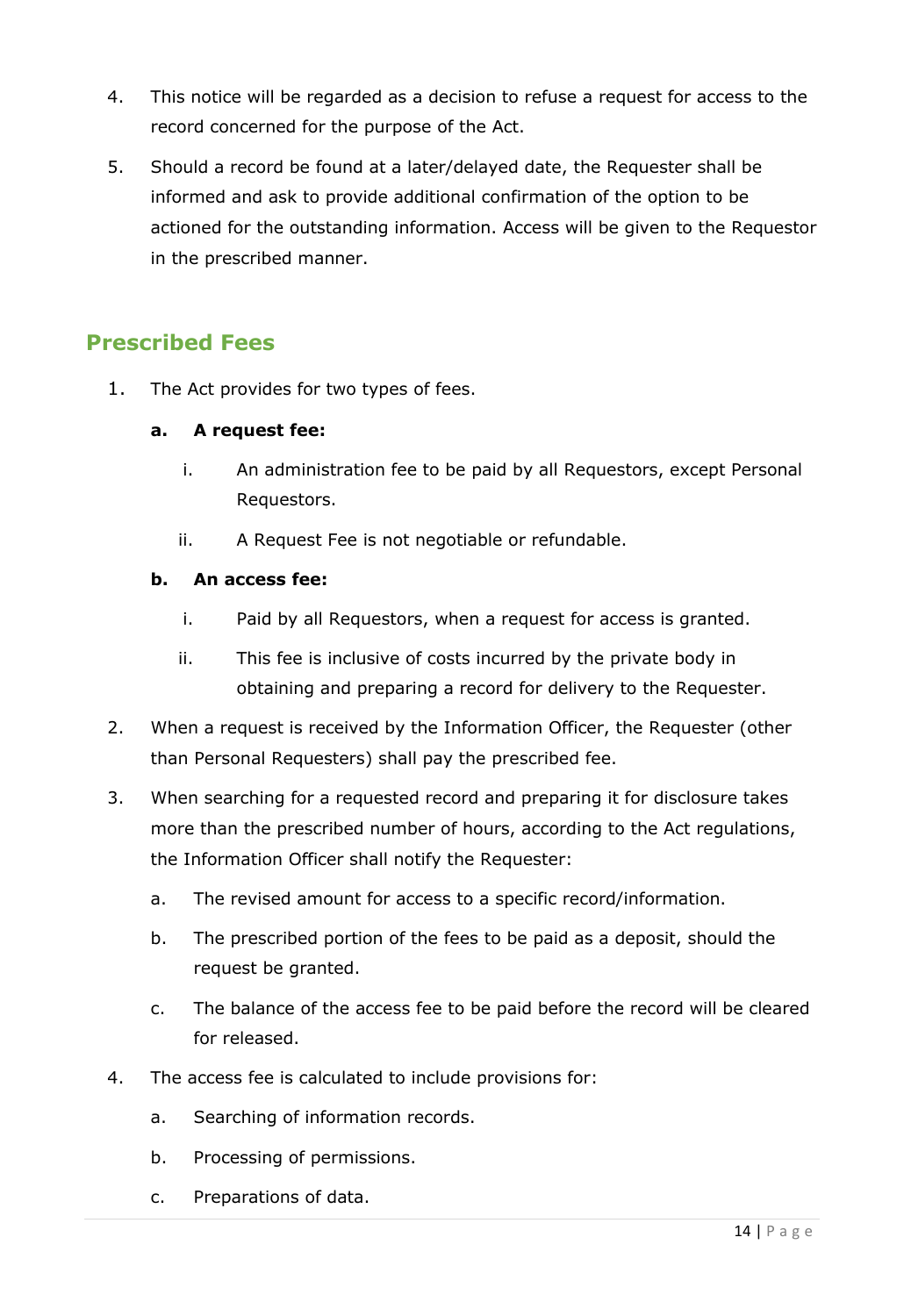- d. Making controlled copies of the record for access granting.
- e. Making reasonable time allowances in accordance with the prescribed hours to run the above functions.
- 5. The Information Officer will refund a deposit to the Requester if access to the record is denied, and a deposit is paid. Remember, the Request Fee is not refundable.

# <span id="page-14-0"></span>**Information Request and Processing Fee Schedule**

Please note that where at all possible, a quotation for the Access Fees will first be furnished to the requester, below the mandatory 6-hour data processing requirement. This is separate to the Request Fee.

Also, note that the Access Fee will be guided and/or influenced by the requested data's equivalent physical page count, regardless of the preparation and presentation media chosen for controlled distribution.

- 1. The fee for a copy of the manual as contemplated in regulation 9(2)(c) is R2.50 for every photocopy of an A4-size page or part thereof.
- 2. The fees for reproduction referred to in regulation 11(1) are as follows:

| For every photocopy of an A4-size page or part thereof                                                                             |                                                                                | R <sub>2.50</sub>   |
|------------------------------------------------------------------------------------------------------------------------------------|--------------------------------------------------------------------------------|---------------------|
| For every print-equivalent copy of an A4-size page or part thereof held on<br>a computer or in electronic or machine-readable form |                                                                                | R <sub>2</sub> .50  |
| For a copy in a computer-readable form on                                                                                          |                                                                                |                     |
| (i)                                                                                                                                | Portable flash drive                                                           | R <sub>275.00</sub> |
| (ii)                                                                                                                               | Compact disc                                                                   |                     |
| (i)                                                                                                                                | For a transcription of visual images, for an A4-size page or part<br>thereof   | R260.00             |
| (ii)                                                                                                                               | For a copy of visual images                                                    |                     |
| (i)                                                                                                                                | For a transcription of an audio record, for an A6-size page or part<br>thereof | R420.00             |
| (ii)                                                                                                                               | For a copy of an audio record                                                  |                     |

3. The request fee payable by a requester, other than a personal requester, referred to in regulation 11(2) is R150.00.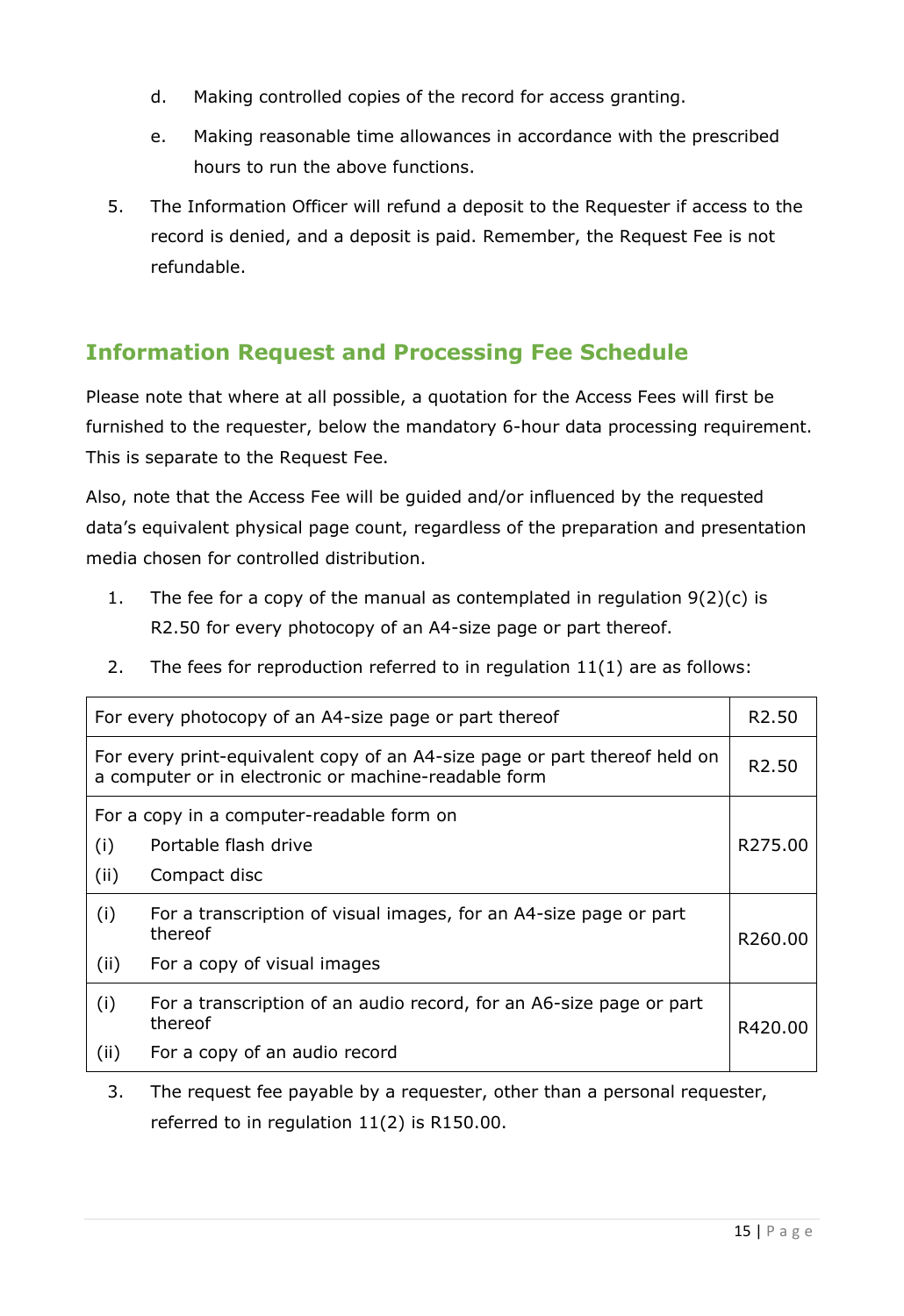- 4. The access fees payable by a requester referred to in regulation 11(3) are guided as follows: (1) (a) For every photocopy of an A4-size page or part thereof R2.50 (b) For every print-equivalent copy of an A4-size page or part thereof R2.50 held on a computer or in electronic or machine-readable form (c) For a copy in a computer-readable form on - (i) portable flash drive R275.00 (ii) compact disc R275,00 (d) (i) For a transcription of visual images, R260.00 for an A4-size page or part thereof (ii) For a copy of visual images R260.00 (e) (i) For a transcription of an audio record, R420.00 for an A4-size page or part thereof (ii) For a copy of an audio record R420.00 (f) To search for and prepare the record for disclosure R335.00, for each hour or part of an hour, reasonably required for such search and preparation.
- 5. For purposes of section 54(2) of the Act, the following applies: (a) Six hours as the hours to be exceeded before a deposit is payable; and (b) one third of the access fee is payable as a deposit by the requester.
- 6. The actual postage is determinable and payable when a copy of a record is to be posted to a requestor.

# <span id="page-15-0"></span>**Protection of Personal Information that is Processed by EDU360**

- 1. Chapter 3 of POPIA provides for the minimum Conditions for Lawful Processing of Personal Information by a Responsible Party.
- 2. EDU360 and (the Responsible Party) needs Personal Information (PI) and Special Personal Information (SPI) relating to both individual and juristic persons to carry out its core functions.
- 3. The purpose of the information and the way it is obtained and processed is determined by the Responsible Party.

# <span id="page-15-1"></span>**Personal Information of a Data Subject**

- 1. PI and SPI are processed lawfully, fairly, and transparently.
- 2. Data Subjects are notified that their information is being collected in the format of Privacy or Data Collection Notices. EDU360 has a legal basis to collect and process information from Data Subjects, as detailed in the form providing consent.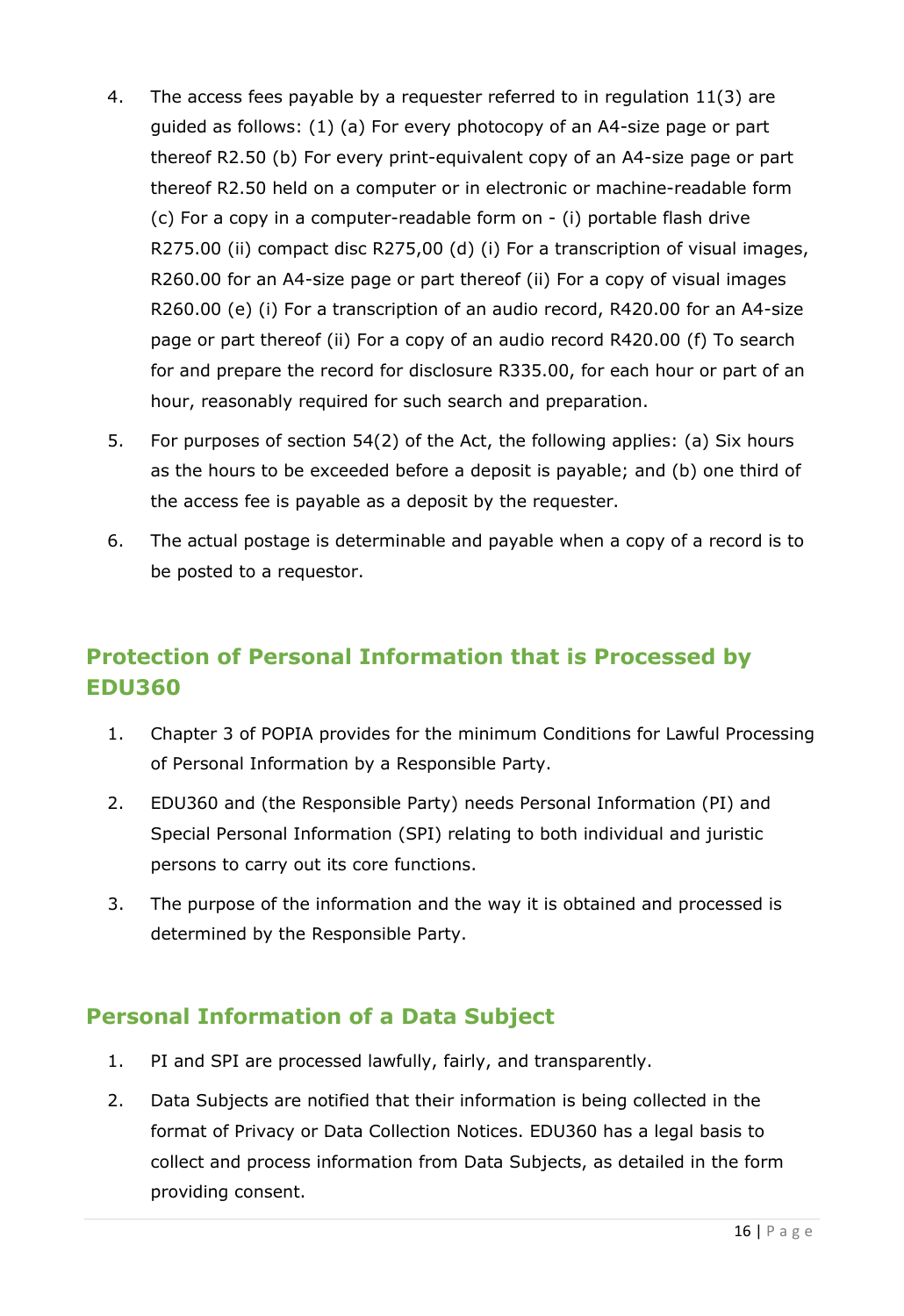- 3. The information:
	- a. Is processed only for the purpose for which it was collected.
	- b. Will not be processed for a secondary purpose unless that processing is compatible with the original purpose.
	- c. Is adequate, relevant, and not excessive for the purposes for which it was collected.
	- d. Is accurate and kept up to date.
	- e. Will not be kept for longer than necessary.
	- f. Is processed in accordance with integrity and confidentiality principles which includes physical and organisational measures to protect the information.
	- g. Is processed in accordance with the rights of Data Subjects who have the right to:
		- i. Be notified that EDU360 Integrated Education is collecting their PI and/or SPI.
		- ii. Be notified in the event of a data breach.
		- iii. Access the information we hold on them and that requests will be handled in accordance with this PAIA Manual.
		- iv. Request the correction or deletion of inaccurate, irrelevant, excessive, out of date, incomplete, misleading, or unlawfully obtained PI and/or SPI.
		- v. Reasonably object to our use of their information and request that it be deleted, destroyed, or erased.
		- vi. Object to the processing of Personal Information for purposes of direct marketing by means of unsolicited electronic communications.
		- vii. Complain to the Information Regulator regarding an alleged infringement of any of their rights according to PAIA and POPIA.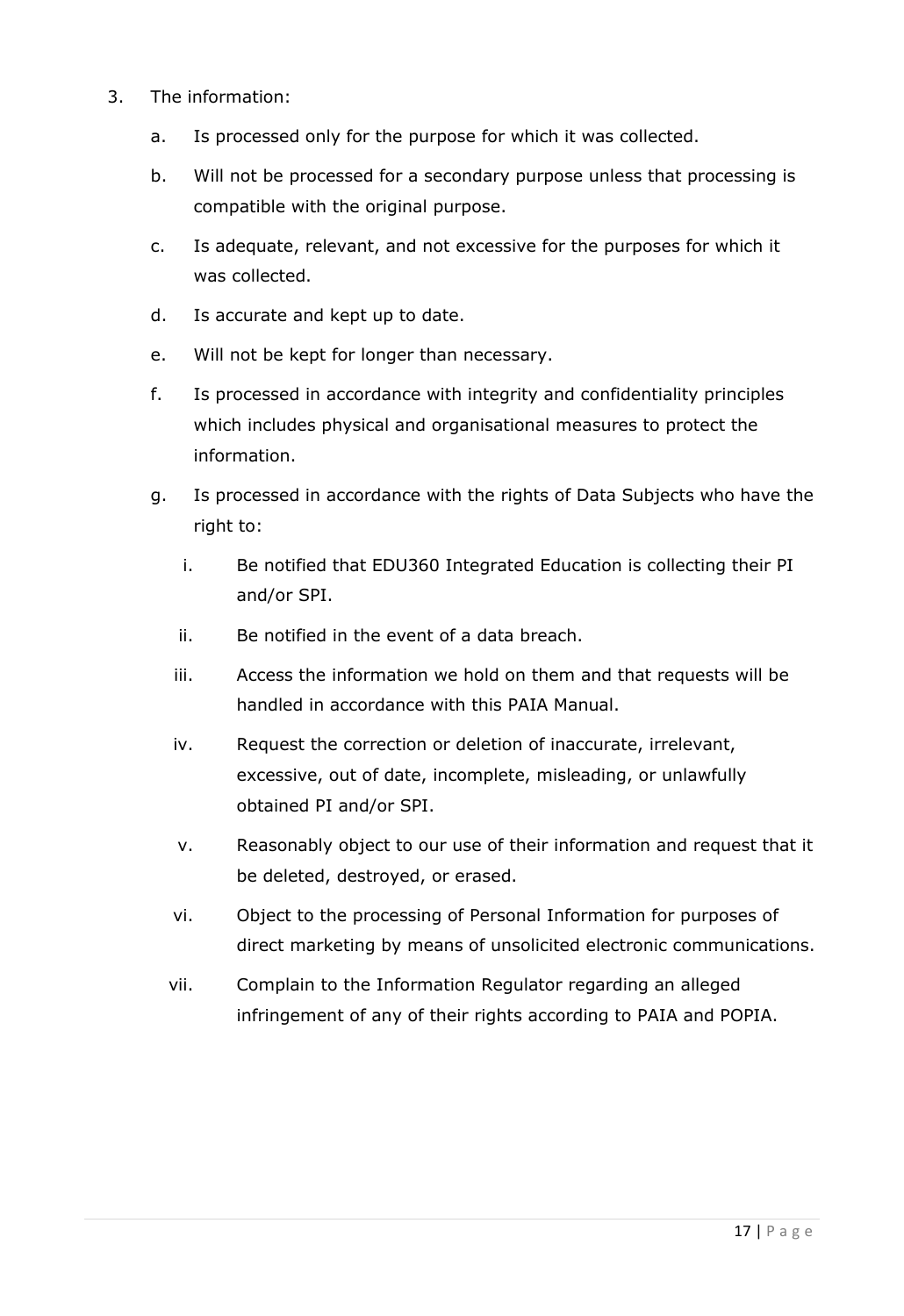# <span id="page-17-0"></span>**Purpose of the Processing of Personal Information and Special Personal Information**

#### **1. For consumers of our services, i.e., parents and guardians of children:**

- a. Perform duties in terms of our Admissions and Service Agreements.
- b. Operate and manage fee accounts of any applications, agreements and/or correspondence between parents, guardians and sponsors, and the EDU360 organisation.
- c. Communicate, including direct marketing, by email, SMS, letter, telephone, face-to-face, or in any other reasonable format.
- d. Carry out and participate in market research and business analysis activities.
- e. Debt recovery.
- f. Updating EDU360 information held.
- g. Comply with EDU360 statutory, regulatory, legal, and other obligations under various Acts.
- h. Perform any reasonably required activity related to general EDU360 administrative and operational functions.
- i. To understand each child's family dynamic in order to support them and their parents in times of need.

#### **2. For potential consumers:**

- a. Verify information.
- b. Check credit rating.
- c. Direct marketing.
- d. Any other reasonable purpose as reasonably required by EDU360's core business operations.

#### **3. For students:**

- a. To make, or assist in making, decisions about their care and education.
- b. To form a view of each student as an individual and to identify and/or improve the service that is being provided according to their needs.
- c. To identify areas of vulnerability in their health, immunity, mental and/or physical wellbeing.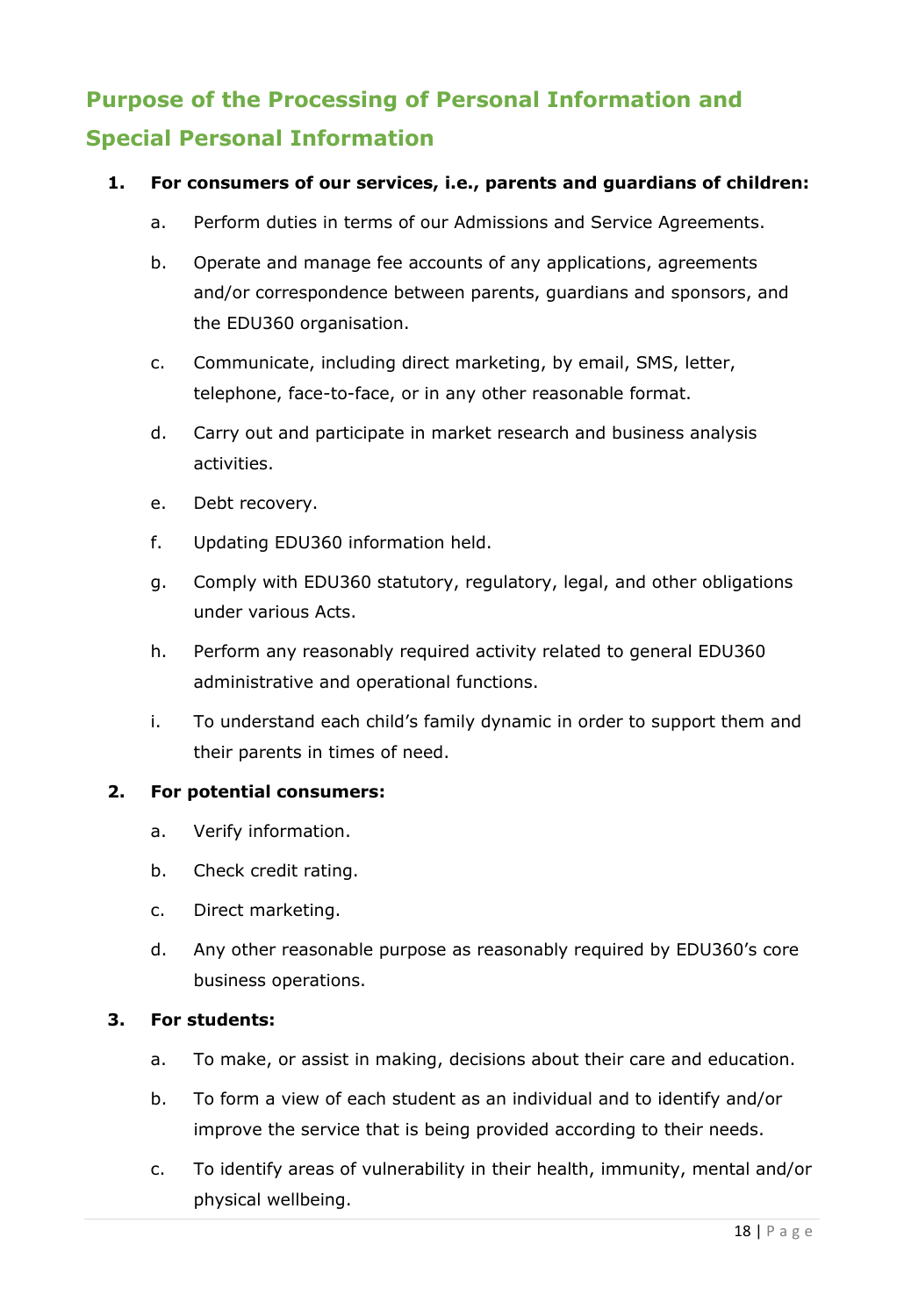- d. To monitor and evaluate a student's progress through a scaffolded curriculum.
- e. To be able to report their progress to parents and guardians from a knowledge base.

#### **4. For employees:**

- a. Perform duties in terms of our Employment Contract.
- b. Operate and manage any applications, agreements and/or correspondence between them and EDU360.
- c. Communicate by email, SMS, letter, telephone, face-to-face, or in any other form.
- d. Carry out business analysis.
- e. Updating information held.
- f. Comply with our statutory, regulatory, legal, and other obligations under various Acts.
- g. General matters relating to employees:
	- i. Pension.
	- ii. Medical aid.
	- iii. Payroll and statutory levies, i.e., PAYE, SITE and UIF.
	- iv. Disciplinary action.
	- v. Training.
- h. Perform any reasonably required purpose for:
	- i. Other administrative and operational functions.
	- ii. Relating to their employment.

#### **5. For employment candidates:**

- a. Verification of applicant employees' information during recruitment process.
- b. Statutory requirements, e.g., Police Clearance, SACE registration, etc.
- c. Relating to their possible employment relationship.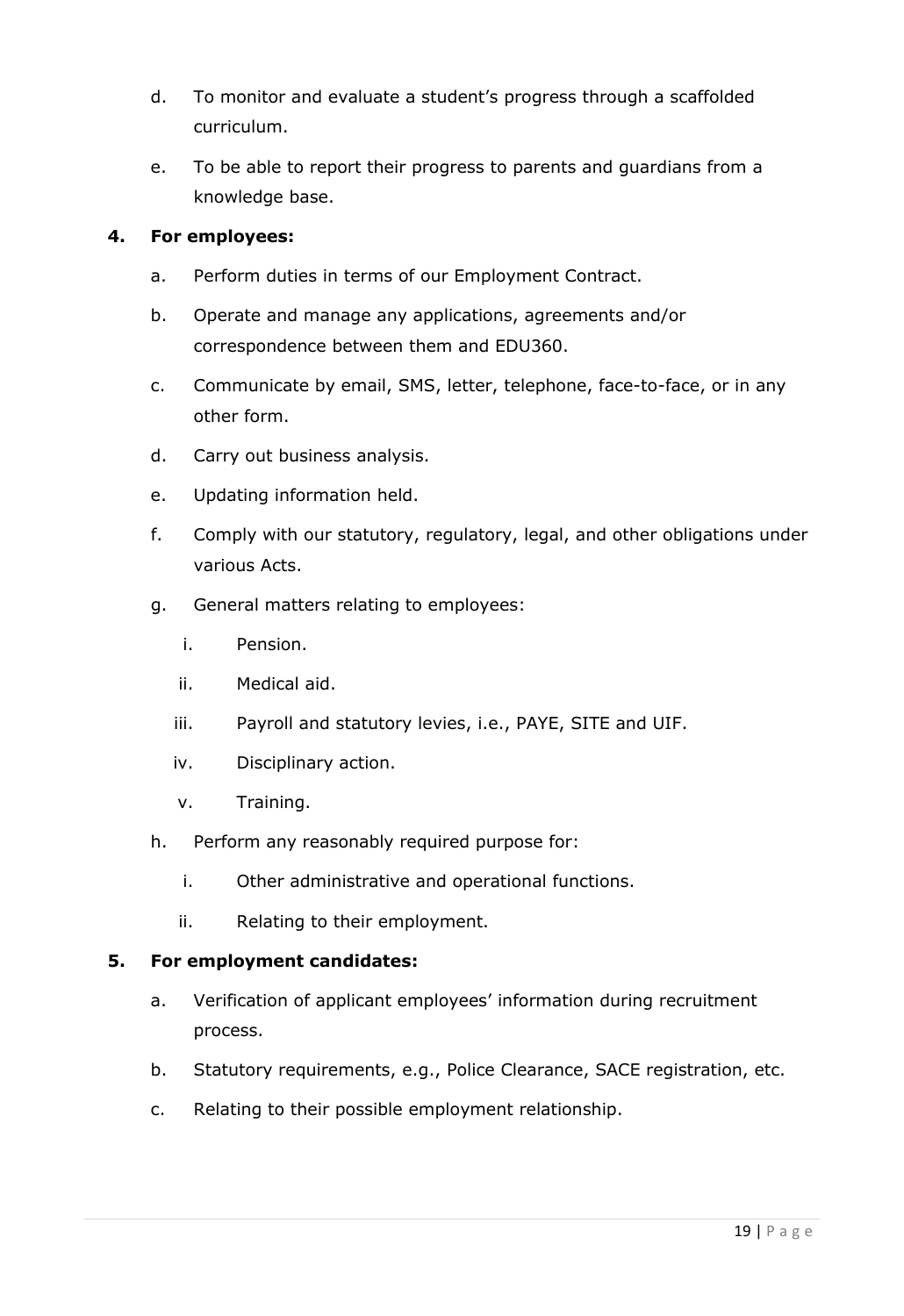### **6. For vendors, suppliers, extra-curricular providers, and other businesses:**

- a. Verifying information and performing checks.
- b. Purposes relating to the agreement or business relationship or possible agreement or business relationships between the parties.
- c. Bank account details for the electronic payment of invoices.
- d. For account reconciliations.
- e. Complying with our regulatory and other obligations.
- f. Any other reasonably required purpose relating to our core services.

# <span id="page-19-0"></span>**Categories of Data Subjects and Personal Information and Special Personal Information**

| Category: Consumers and Potential, i.e., Parents and Guardians of<br><b>Children</b> |                                               |
|--------------------------------------------------------------------------------------|-----------------------------------------------|
| <b>Personal Information</b>                                                          | <b>Special Personal Information</b>           |
| Billing information                                                                  | ID number                                     |
| Email address                                                                        | Medical aid number and main member<br>details |
| Emergency contact (if parent not<br>available)                                       | Occupation and place of employment            |
| Full names                                                                           | Passport number if not SA ID                  |
| Home and postal address                                                              | Payment agreements                            |
| Marital status, Custody agreement                                                    | Race or ethnic origin                         |
| Telephone numbers                                                                    |                                               |

| <b>Category: Children</b>     |                                     |  |
|-------------------------------|-------------------------------------|--|
| <b>Personal Information</b>   | <b>Special Personal Information</b> |  |
| Admission and discharge dates | Child's medical history             |  |
| Age                           | ID number                           |  |
| Allergies                     | <b>Immunisation Records</b>         |  |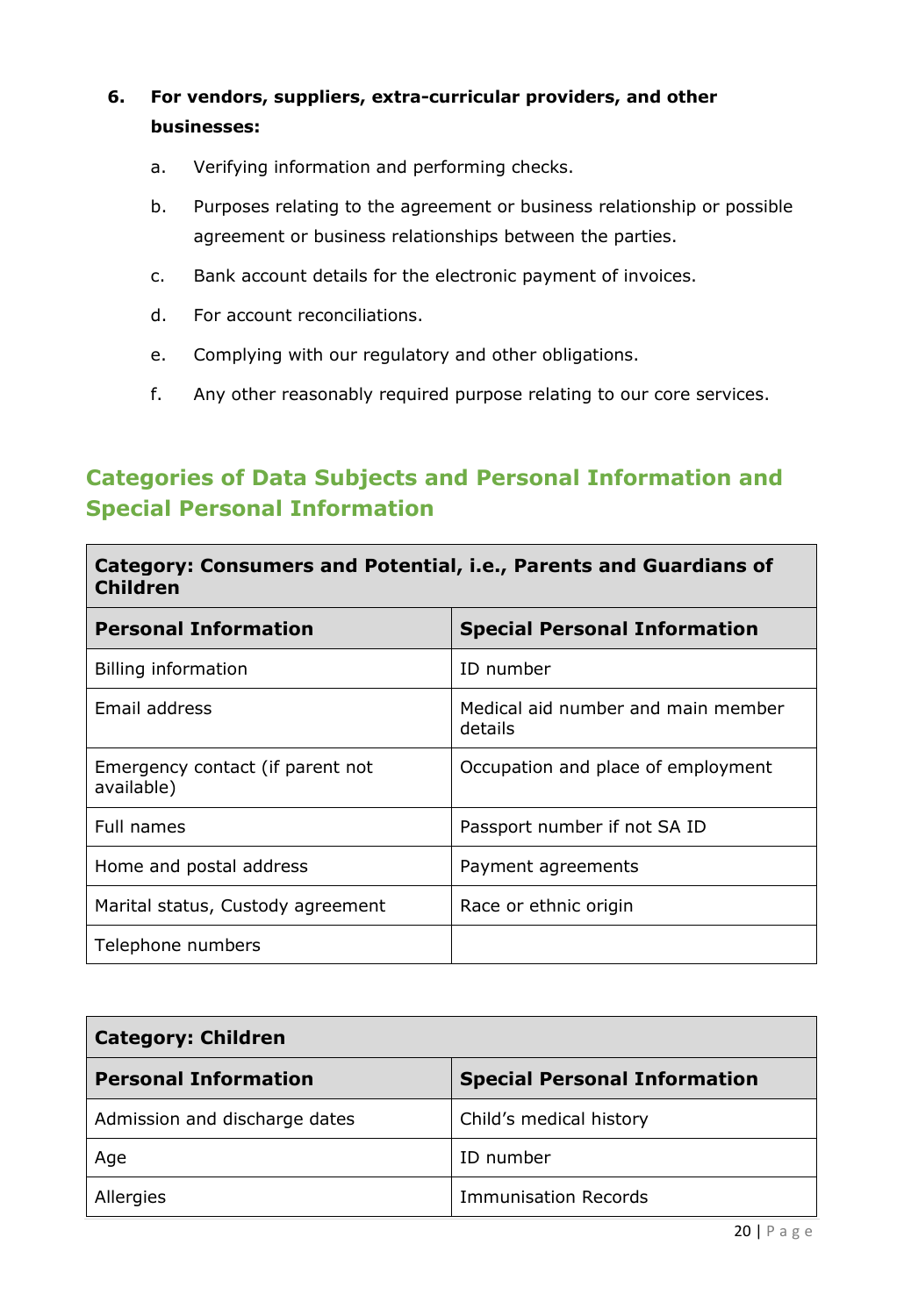| Attendance Register                                              | Birth certificate |
|------------------------------------------------------------------|-------------------|
| COVID-19 Temperature screening<br>register and other information |                   |
| Full name                                                        |                   |
| Date of birth                                                    |                   |
| Medications (currently being<br>administered)                    |                   |

| <b>Category: Employees and Employment Candidates</b> |                                        |
|------------------------------------------------------|----------------------------------------|
| <b>Personal Information</b>                          | <b>Special Personal Information</b>    |
| Age                                                  | Any disabilities                       |
| <b>Attendance Registers</b>                          | Banking details                        |
| Date of birth                                        | Details of payment to third parties    |
| Email address                                        | Disciplinary and grievance record      |
| Emergency contact                                    | Driver's license                       |
| Employment date                                      | <b>Employment contracts</b>            |
| Full name and title                                  | <b>Employment history</b>              |
| Gender                                               | Identity number                        |
| General practitioners contact details                | Medical aid reports                    |
| Home and postal addresses                            | Passport number (if no ID)             |
| Language                                             | References                             |
| <b>Marital status</b>                                | Remunerations/ salary records          |
| Number of dependents                                 | SACE registration and details          |
| Qualifications                                       | Tax registration, details, and records |
| Telephone numbers                                    | UIF registration, details, and records |
| Training records                                     |                                        |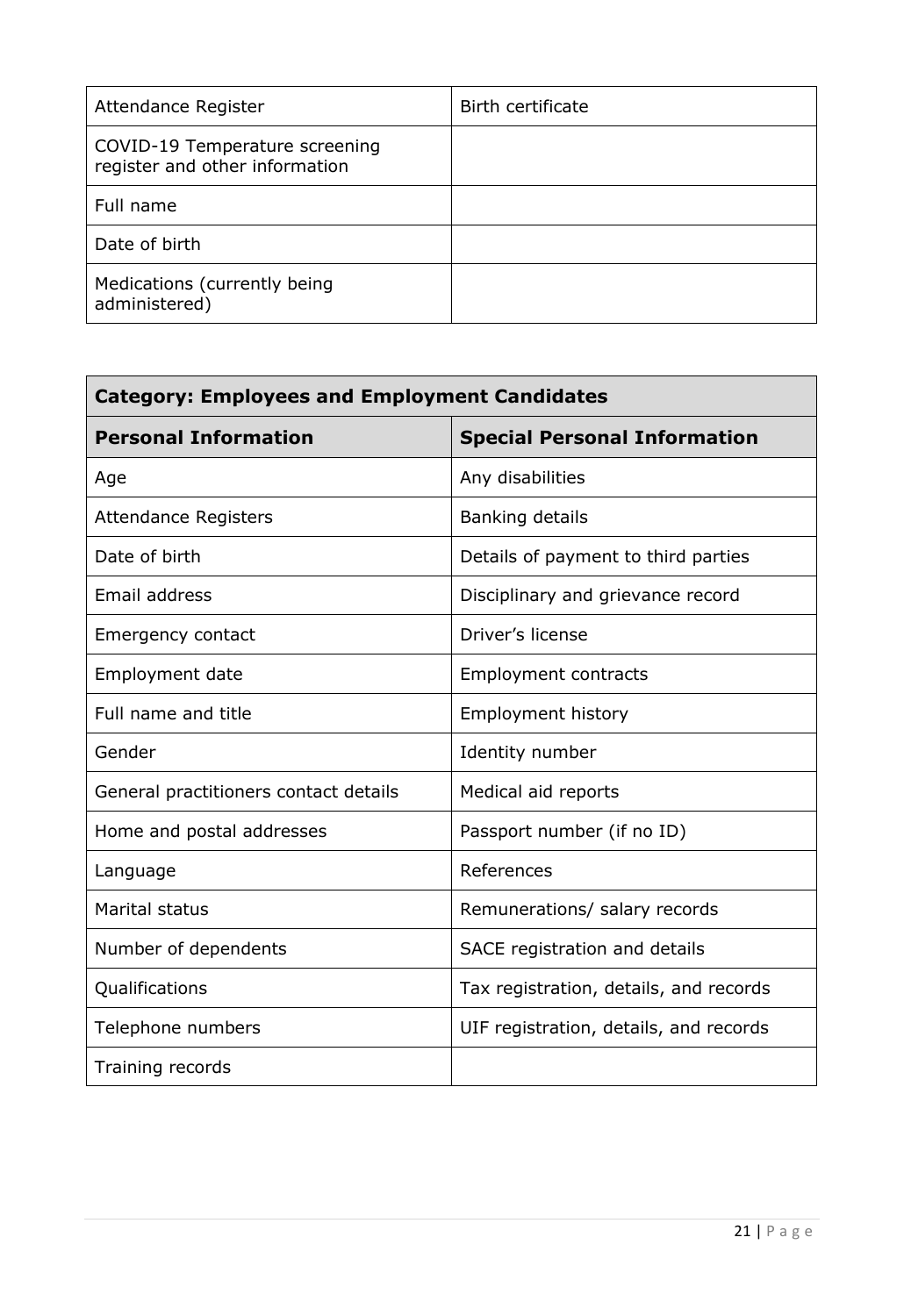**Category: Vendors, Suppliers, Extra-curricular Providers and Other Business (which may include employees)** 

| <b>Personal Information</b>                                                                         | <b>Special Personal Information</b>                            |
|-----------------------------------------------------------------------------------------------------|----------------------------------------------------------------|
| Contact numbers                                                                                     | Bank account details                                           |
| Director's information                                                                              | Complaints                                                     |
| Email address                                                                                       | <b>Employment history</b>                                      |
| Company information                                                                                 | Invoices, payments receipts, statements<br>and reconciliations |
| Information about products or services                                                              | Recommendations and references                                 |
| Other information not specified,<br>reasonably required to be processed for<br>business operations. |                                                                |
| Postal and/or street address                                                                        |                                                                |

# <span id="page-21-0"></span>**Recipients of Personal Information**

- 1. Any organisation or person that the EDU360 organisation uses to collect payments and recover debts, or to provide a service on its behalf.
- 2. Any payment system that we use.
- 3. Regulatory and governmental authorities or ombudsmen, or other authorities, including tax authorities, where we have a duty to share information.
- 4. Third parties to whom payments are made on behalf of employees.
- 5. Financial institutions from whom payments are received on behalf of data subjects.
- 6. Employees, contractors, professional associates and temporary staff.

### <span id="page-21-1"></span>**Cross Border Transfers of Personal Information**

Where EDU360 is obliged to send information to a country outside of the Republic which does not have sufficient data protection laws, EDU360 will apply for Prior Authorisation from relevant parties before taking action.